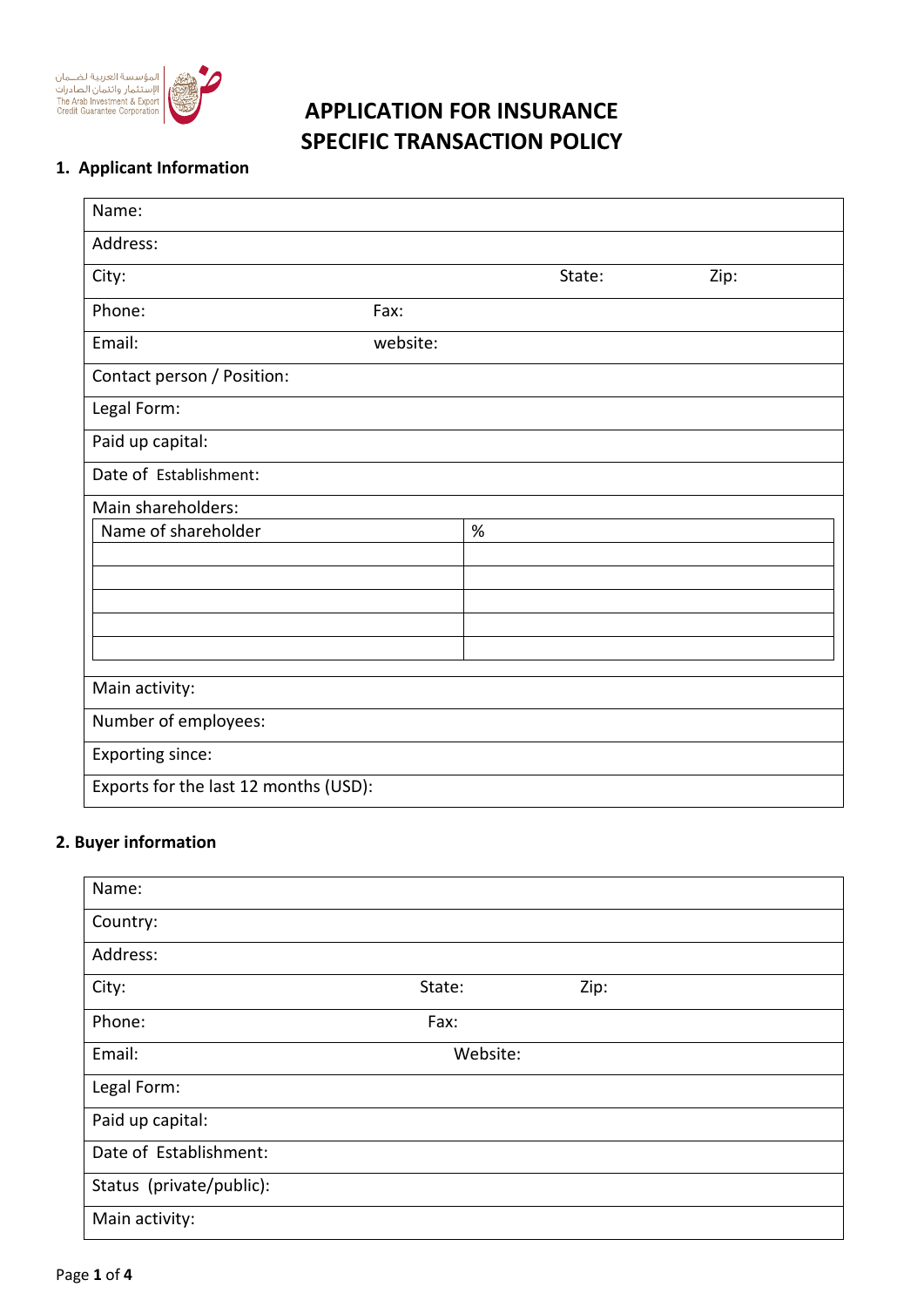| Is the buyer the parent company of a Group:                                                                       |
|-------------------------------------------------------------------------------------------------------------------|
| Yes. Give the list of subsidiaries:                                                                               |
| <b>No</b>                                                                                                         |
| Is the buyer part of a Group:                                                                                     |
| Yes. Give the name of the Group / Holding company:                                                                |
| <b>No</b>                                                                                                         |
| Is there any ownership, partnership, shareholding or financial relation(s) between your company<br>and the buyer? |
| Yes. Give details:                                                                                                |
| <b>No</b>                                                                                                         |
| Did you trade before with the buyer?                                                                              |
| Yes.<br>Specify number of years:                                                                                  |
| Specify volume of sales during the last 3 years (USD):                                                            |
| Details related to your experience with this Buyer and in this Country:                                           |
| <b>No</b>                                                                                                         |

## **3. Contract information**

Description of the Project / Contract: Details of goods / services to be supplied: Description of goods / services Country of origin | Local value added (%)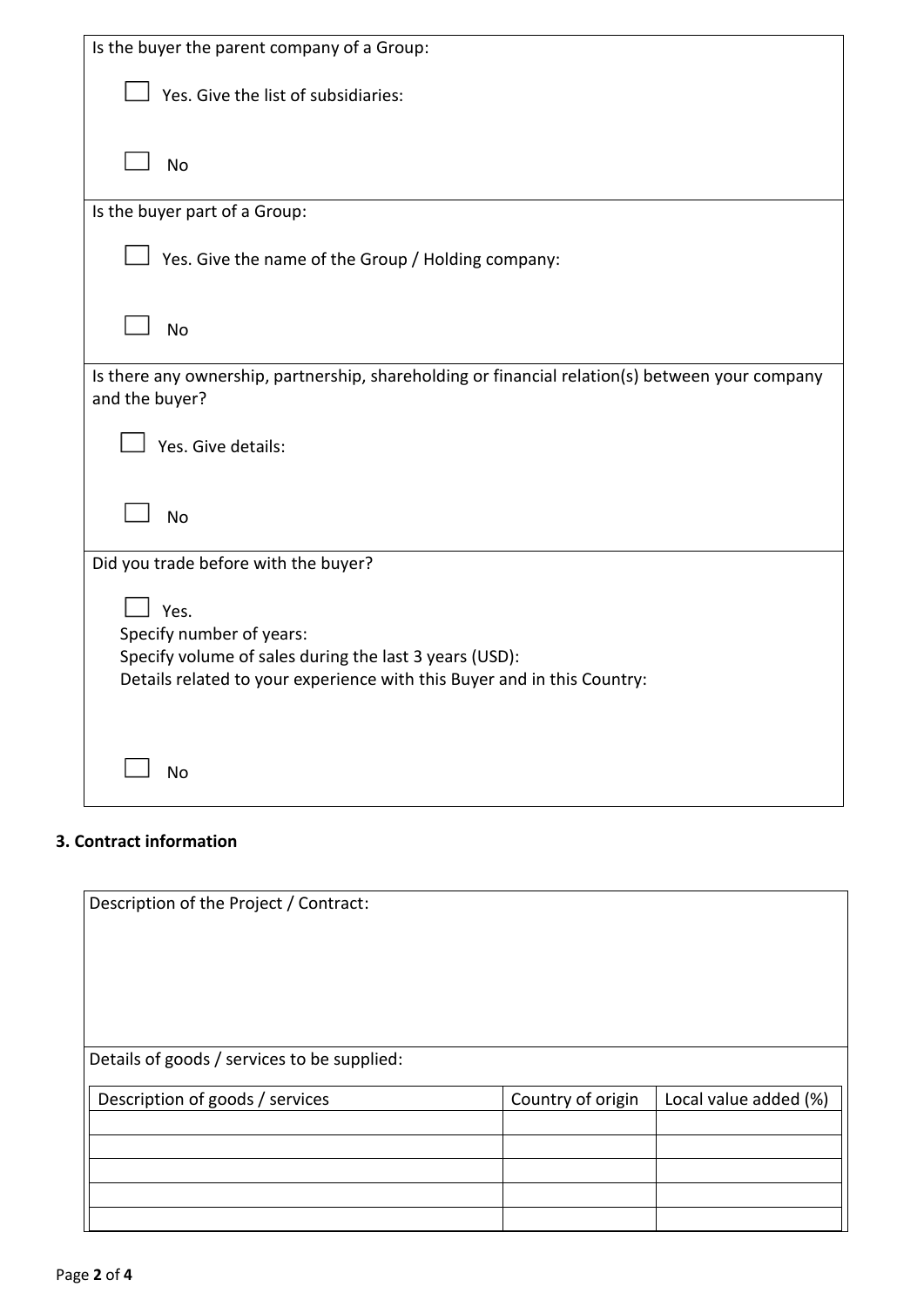| The Contract is:                                                           |
|----------------------------------------------------------------------------|
| Signed.                                                                    |
| Date of signature:                                                         |
| Date of entry into force:                                                  |
| Not signed.                                                                |
| Expected date of signature:                                                |
| Expected date of entry into force:                                         |
| Contract duration:                                                         |
| Contract value:                                                            |
| Means and of payment:                                                      |
| If means of payment are ILC, please indicate the name of the issuing bank: |
|                                                                            |
| Terms of payment (days):                                                   |
| Advance payment if any:                                                    |
| Financing:                                                                 |
| Buyer's resources                                                          |
| Local financing                                                            |
| External financing. Please give full details of financier(s):              |
|                                                                            |
| Securities:                                                                |
| Yes. Specify:                                                              |
|                                                                            |
|                                                                            |
| $\Box$ No.                                                                 |
|                                                                            |

## **4. Cover required:**

| Is your company applying for insurance for this contract with another credit insurer?<br>$\Box$ Yes. State name of credit insurer: |
|------------------------------------------------------------------------------------------------------------------------------------|
| No.                                                                                                                                |
| Period of coverage required:                                                                                                       |
| Amount of coverage required:                                                                                                       |
| Form of coverage required:                                                                                                         |
| Commercial risks only (bankruptcy or protracted default of a private buyer)                                                        |
| Default of Public Buyer                                                                                                            |
| Political risks only (Confiscation, expropriation and nationalization, war and civil                                               |
| disturbances, currency inconvertibility and exchange transfer, breach of contract)                                                 |
| Commercial and political risks                                                                                                     |
|                                                                                                                                    |
|                                                                                                                                    |